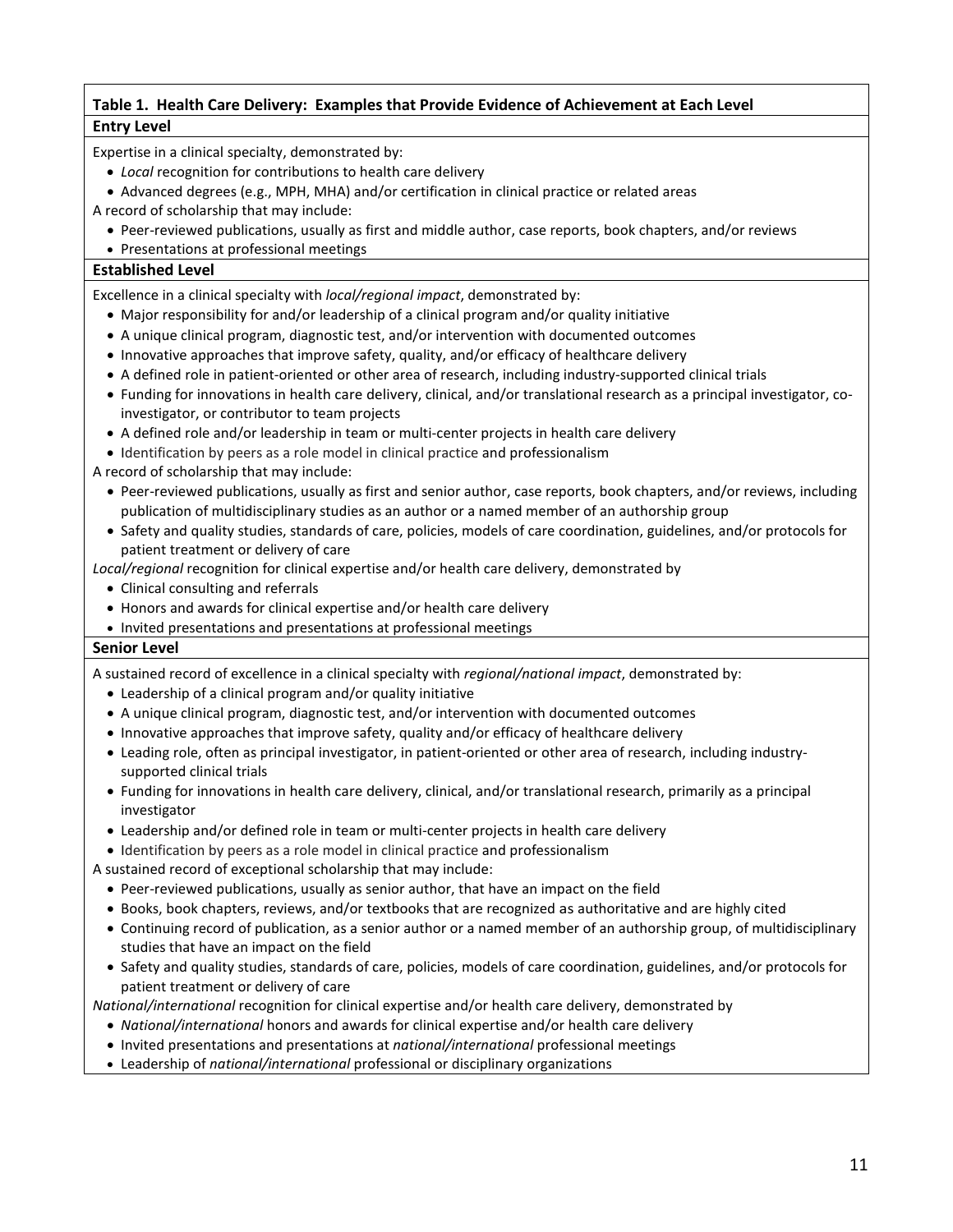### **Table 2. Education: Examples that Provide Evidence of Achievement at Each Level Entry Level**

Expertise in education, demonstrated by:

- *Local* recognition for contributions to education
- Educational effectiveness (evaluated as defined in Section 2.4.b)
- Mentoring of students and/or trainees
- Advanced degrees and/or certification in education
- A record of scholarship that may include:
	- Peer-reviewed publications, usually as first and middle author, case reports, book chapters, and/or reviews
	- Presentations at professional meetings

#### **Established Level**

Excellence in education with *local/regional* impact, demonstrated by:

- Educational effectiveness (evaluated as defined in Section 2.4.b)
- Mentoring of students, trainees, and/or faculty
- Leadership and service activities in education
- Innovative courses, curricula, or other educational programs, materials, and resources
- Defined role and/or leadership in educational research
- Defined role and/or leadership in team or multi-center educational projects or programs
- Advanced degrees and/or certification in education
- A record of scholarship that may include:
	- Peer-reviewed publications, usually as first and senior author, book chapters, and/or reviews, including publication of multidisciplinary studies as an author or a named member of an authorship group
	- Educational materials published in print or other media such as syllabi, curricula, web-based training modules or courses, technologies (e.g., simulation), educational methods, policy statements, and/or assessment tools

*Local/regional* recognition for education, demonstrated by

- Honors and awards for education
- Invited presentations and presentations at professional meetings

### **Senior Level**

A sustained record of excellence in education with *regional/national impact*, demonstrated by:

- Educational effectiveness (evaluated as defined in Section 2.4.b)
- A sustained record of mentoring students, trainees, and/or faculty
- Leadership and service activities in education
- Innovative courses, curricula, or other educational programs, materials, and resources
- Leading role in educational research preferably supported by funding
- Leadership and/or defined role in team or multi-center educational projects or programs
- A sustained record of exceptional scholarship that may include:
	- Peer-reviewed publications, usually as senior author, that have an impact on the field
	- Books, book chapters, reviews and/or textbooks that are recognized as authoritative and are highly cited
	- Continuing record of publication as a senior author or a named member of an authorship group of multidisciplinary studies that have an impact on the field
	- Textbooks or equivalent resources adopted by other institutions
	- Educational materials published in print or other media such as syllabi, curricula, web-based training modules or courses, technologies (e.g., simulation), educational methods, policy statements, and/or assessment tools

*National/international* recognition for education, demonstrated by

- *National/international* honors and awards for education
- Invited presentations and presentations at *national/international* professional meetings
- Leadership of *national/international* professional or disciplinary organizations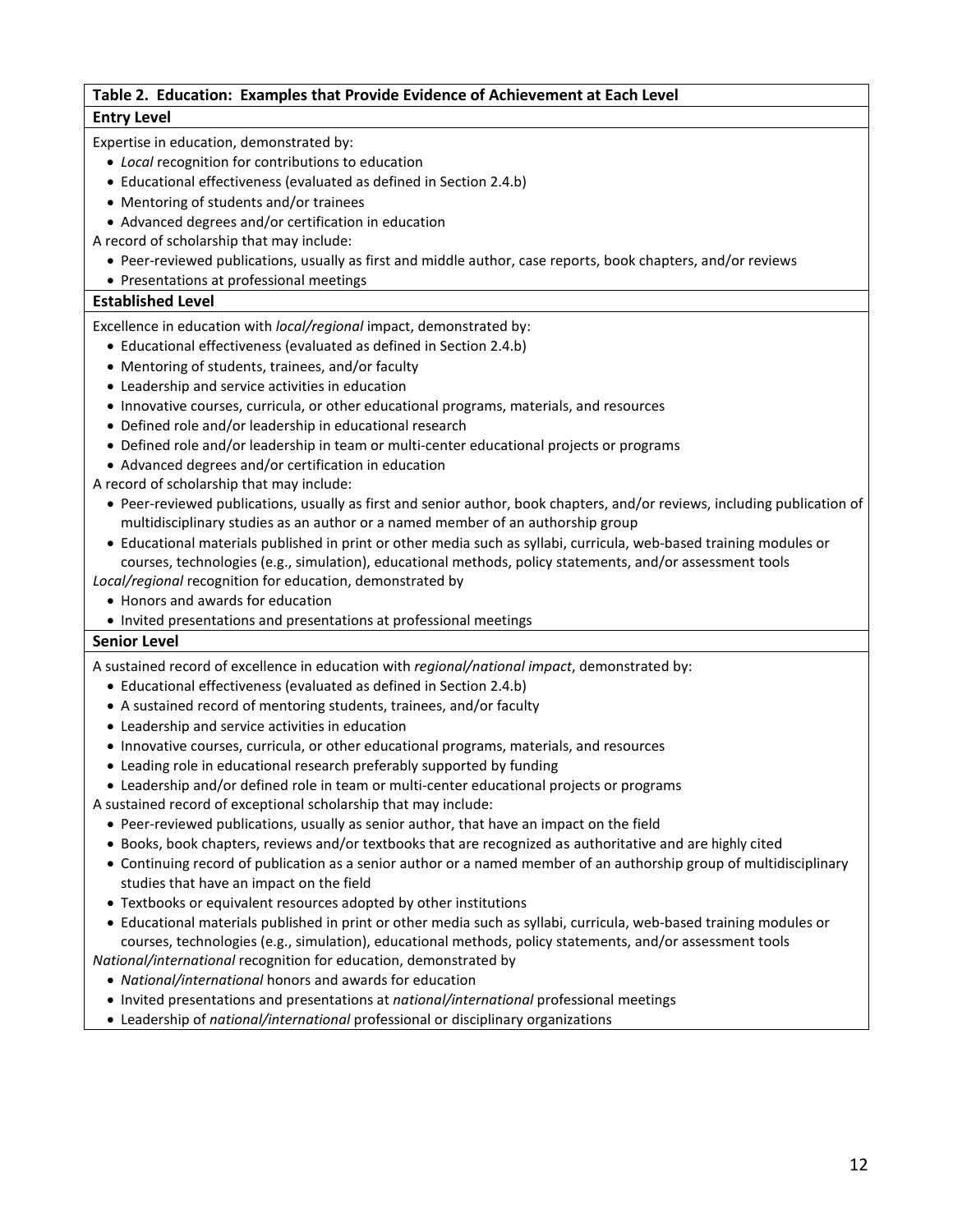# **Table 3. Investigation: Examples that Provide Evidence of Achievement at Each Level Entry Level**

Expertise in an area of investigation (Section 2.2.c), demonstrated by *local* recognition for contributions to research A record of scholarship that may include:

• Peer-reviewed publications, usually as first and middle author, book chapters and/or reviews

• Invited presentations and presentations at professional meetings

## **Established Level**

Excellence in one or more areas of investigation (Section 2.2.c), demonstrated by:

- Funding for research primarily as a principal investigator on external and internal grants but may be a major contributor to funded team projects
- Innovative methods, technologies or therapies, and/or novel applications of existing methods and technologies
- Leadership of or major responsibility for research projects or a research core service
- Defined role and/or leadership in team or multi-center research projects or programs
- A record of scholarship that may include:
	- Peer-reviewed publications, usually as first and/or senior author, of original research and/or novel methods/technologies that advance the field, including publication of multidisciplinary studies as an author or a named member of an authorship group
	- Book chapters and/or reviews
- Patents, new therapies and/or technologies
- *Regional/national* recognition for investigation, demonstrated by:
	- Honors and awards for investigation
	- Invited presentations and presentations at professional meetings

### **Senior Level**

A sustained record of excellence in research that has an impact in one or more areas of investigation (Section 2.2.c), demonstrated by:

- Consistent and sustained record of funding for research primarily as a principal investigator on external and internal grants but may be a major contributor to funded team projects
- Development of innovative methods, technologies or therapies, and novel applications of existing methods and technologies that have been adopted by others
- Sustained leadership of research projects or a research core service
- Leadership and/or defined role in team or multi-center research programs or projects
- A sustained record of exceptional scholarship that may include:
	- Peer-reviewed publications, usually as senior author, of original and innovative research that has an impact on the field, and/or of novel methods/technologies that advance the field
	- Books, book chapters, reviews and/or textbooks that are recognized as authoritative and are highly cited
	- Continuing record of publication, as an author or as a named member of an authorship group, of multidisciplinary research that has an impact on the field

• Patents, new therapies, and/or technologies

*National/international* recognition for investigation, demonstrated by

- *National and/or international* honors and awards for contributions to research
- Invited presentations and presentations at professional meetings, *nationally/internationally*
- Leadership of *national/international* professional or disciplinary organizations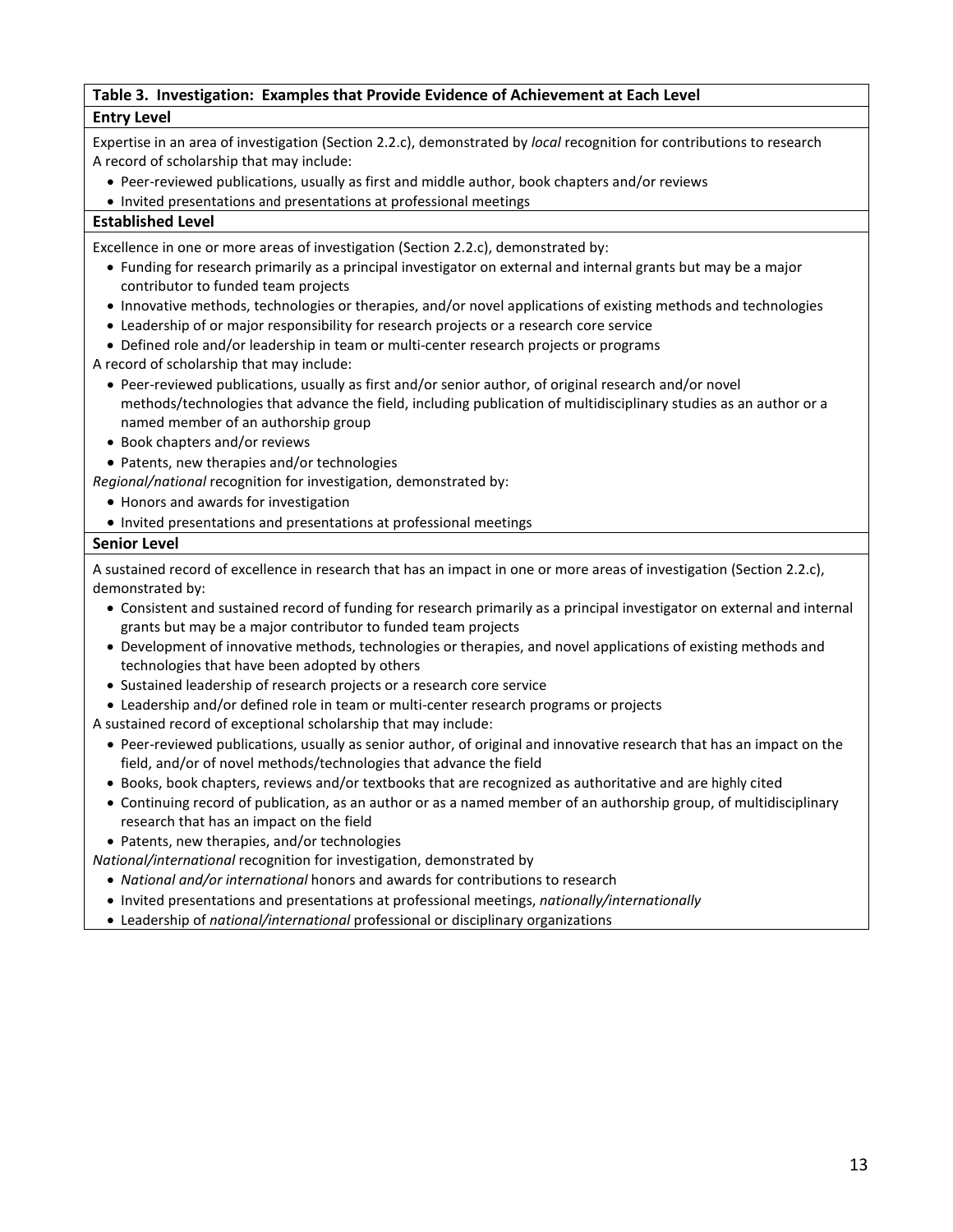# **Table 4. Population Health and Public Policy: Examples that Provide Evidence of Achievement at Each Level Entry Level**

Expertise in population health and public policy, demonstrated by:

- *Local* recognition for contributions to population health and public policy
- Advanced degrees and/or certification in public health and health policy
- A record of scholarship that may include:
	- Peer-reviewed publications, usually as first and middle author, case reports, book chapters, and/or reviews
	- Presentations at professional meetings

### **Established Level**

Excellence in population health and public policy with *local/regional* impact*,* demonstrated by:

- Development, analysis, implementation, and/or evaluation of one or more of the following:
	- o programs that enhance community or population health
	- o health or health care policy,
	- o technology and analysis tools for community and population health,
	- o initiatives in specific systems, such as the legal and criminal justice system
- Leadership of, or major responsibility for, projects and programs in population health and public policy
- Defined role and/or leadership in team or multi-center projects in population health and public policy
- Development of a robust partnership with community members/organizations that contributes to shaping population and community health or health policy
- Development, analysis, implementation, and/or evaluation of global health programs
- A record of scholarship that may include:
	- Peer-reviewed publications, usually as first and senior author, book chapters, and/or reviews, including publication of multidisciplinary studies as an author or a named member of an authorship group
	- Policy statements, white papers, legislative and/or legal advances with *regional* impact

*Local/regional* recognition for population health and public policy demonstrated by:

- Honors and awards for population health and public policy
- Invited presentations and presentations at professional meetings

### **Senior Level**

A sustained record of excellence in population health and public policy with *national/international* impact, demonstrated by:

- Development, analysis, implementation, and/or evaluation of one or more of the following:
	- o programs that enhance community or population health
	- o health or health care policy,
	- o technology and analysis tools for community and population health,
	- o initiatives in specific systems, such as the legal and criminal justice system
- Leadership of, or major responsibility for, projects and programs in population health and public policy
- Leadership and/or defined role in team or multi-center projects in population health and public policy
- Development of a robust partnership with community members/organizations that contributes to shaping population and community health or health policy
- Analysis, implementation, and/or evaluation of expanded global health programs
- A sustained record of exceptional scholarship that may include:
	- Peer-reviewed publications, usually as first author, that have an impact on the field
	- Books, book chapters, reviews and/or textbooks that are recognized as authoritative and are highly cited
	- Continuing record of publication as an author or a named member of an authorship group of multidisciplinary research that has an impact on the field
- Policy statements, white papers, legislative, and/or legal advances with *national/international impact* N*ational/international* recognition for contributions to population health and public policy
	- *National/international* honors and awards for work in population health and public policy
	- Invited presentations and presentations at professional meetings, *nationally and/or internationally*
	- Leadership of *national/international* professional or disciplinary organizations